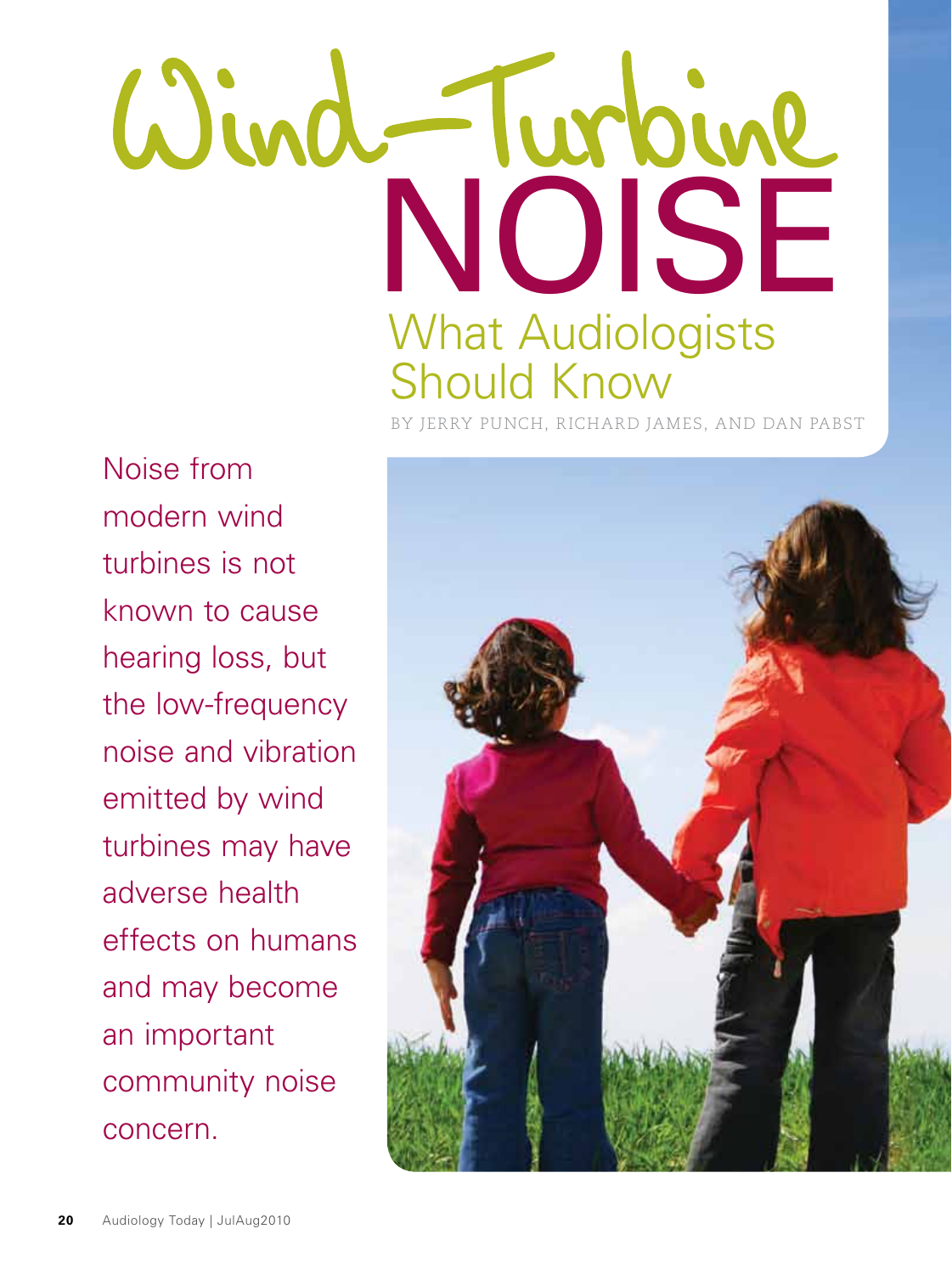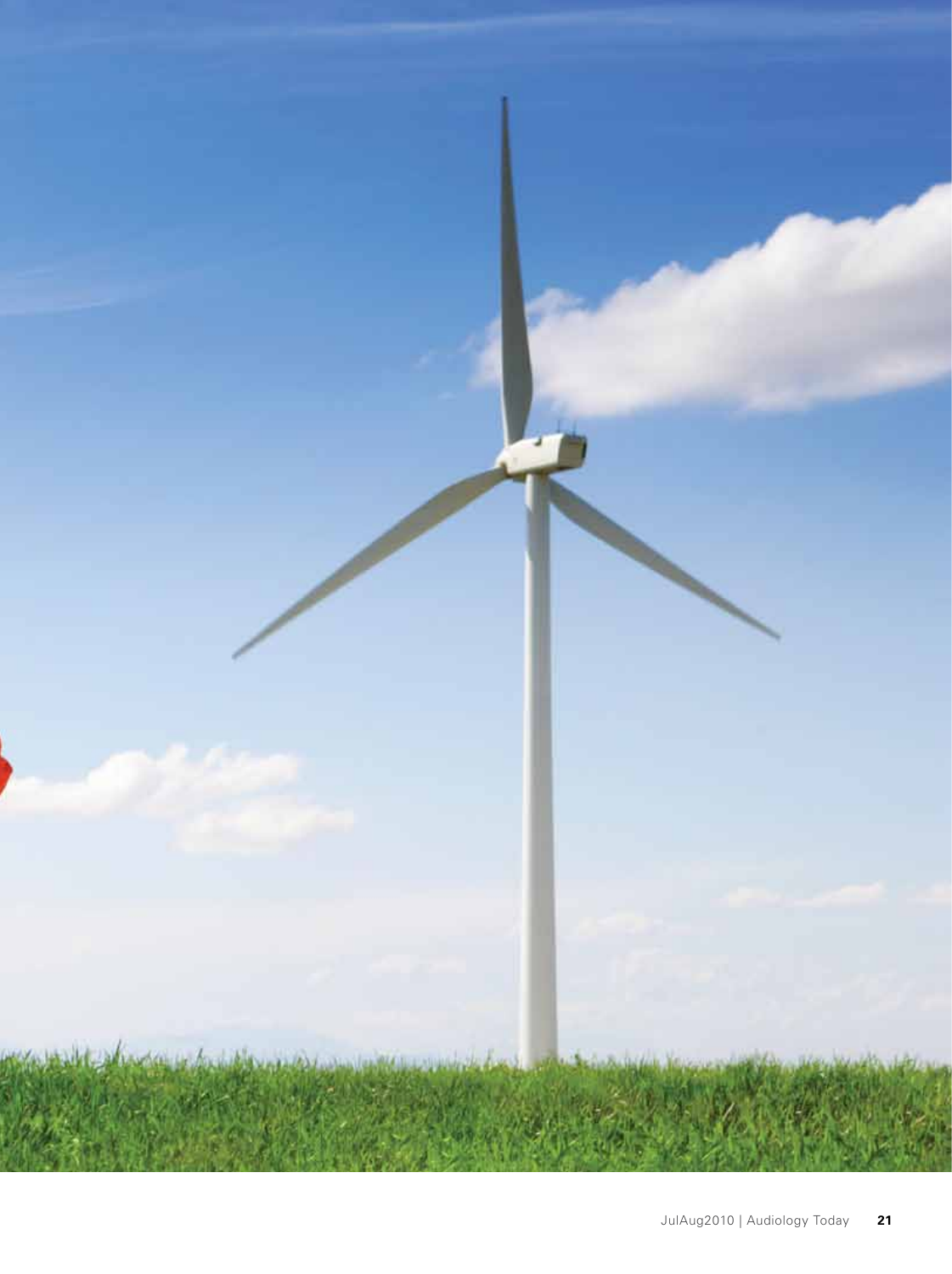ost of us would agree that the modern wind turbine is a desirable alternative for producing electrical energy. One of the most highly touted ways to meet a federal mandate that 20 percent of all energy must come from renewable sources by 2020 is to install large numbers of utility-scale wind turbines. Evidence has been mounting over the past decade, however, that these utility-scale wind turbines produce significant levels of low-frequency noise and vibration that can be highly disturbing to nearby residents.

None of these unwanted emissions, whether audible or inaudible, are believed to cause hearing loss, but they are widely known to cause sleep disturbances. Inaudible components can induce resonant vibration in solids, liquids, and gases—including the ground, houses, and other building structures, spaces within those structures, and bodily tissues and cavities—that is potentially harmful to humans. The most extreme of these low-frequency (infrasonic) emissions, at frequencies under about 16 Hz, can easily penetrate homes. Some residents perceive the



energy as sound, others experience it as vibration, and others are not aware of it at all. Research is beginning to show that, in addition to sleep disturbances, these emissions may have other deleterious consequences on health. It is for these reasons that wind turbines are becoming an important community health issue, especially when hosted in quiet rural communities that have no prior experience with industrial noise or urban hum.

The people most susceptible to disturbances caused by wind turbines may be a small percentage of the total exposed population, but for them the introduction of wind turbines in their communities is not something to which they can easily become acclimated. Instead, they become annoyed, uncomfortable, distressed, or ill. This problem is increasing as newer utility-scale wind turbines capable of generating 1.5-5 MWatts of electricity or more replace the older turbines used over the past 30 years, which produced less than 1 MWatt of power. These large wind turbines can have hub heights that span the length of a football field and blade lengths that span half that distance. The increased size of these multi-MWatt turbines, especially the blades, has been associated with complaints of adverse health effects (AHEs) that cannot be explained by auditory responses alone.

For this article, we reviewed the English-language, peer-reviewed literature from around the world on the topic of wind-turbine noise and vibration and their effects on humans. In addition, we used popular search engines to locate relevant online trade journals, books, reference sources, government regulations, and acoustic and vibration standards. We also consulted professional engineers and psychoacousticians regarding their unpublished ideas and research.

#### **Sources of Wind-Turbine Noise and Vibration**

Physically, a modern wind turbine consists of a tower; a rotor (or hub); a set of rotating blades—usually three, located upwind to the tower; and a nacelle, which is Major components of a modern wind turbine.  $\Box$  an enclosure containing a gearbox, a generator, and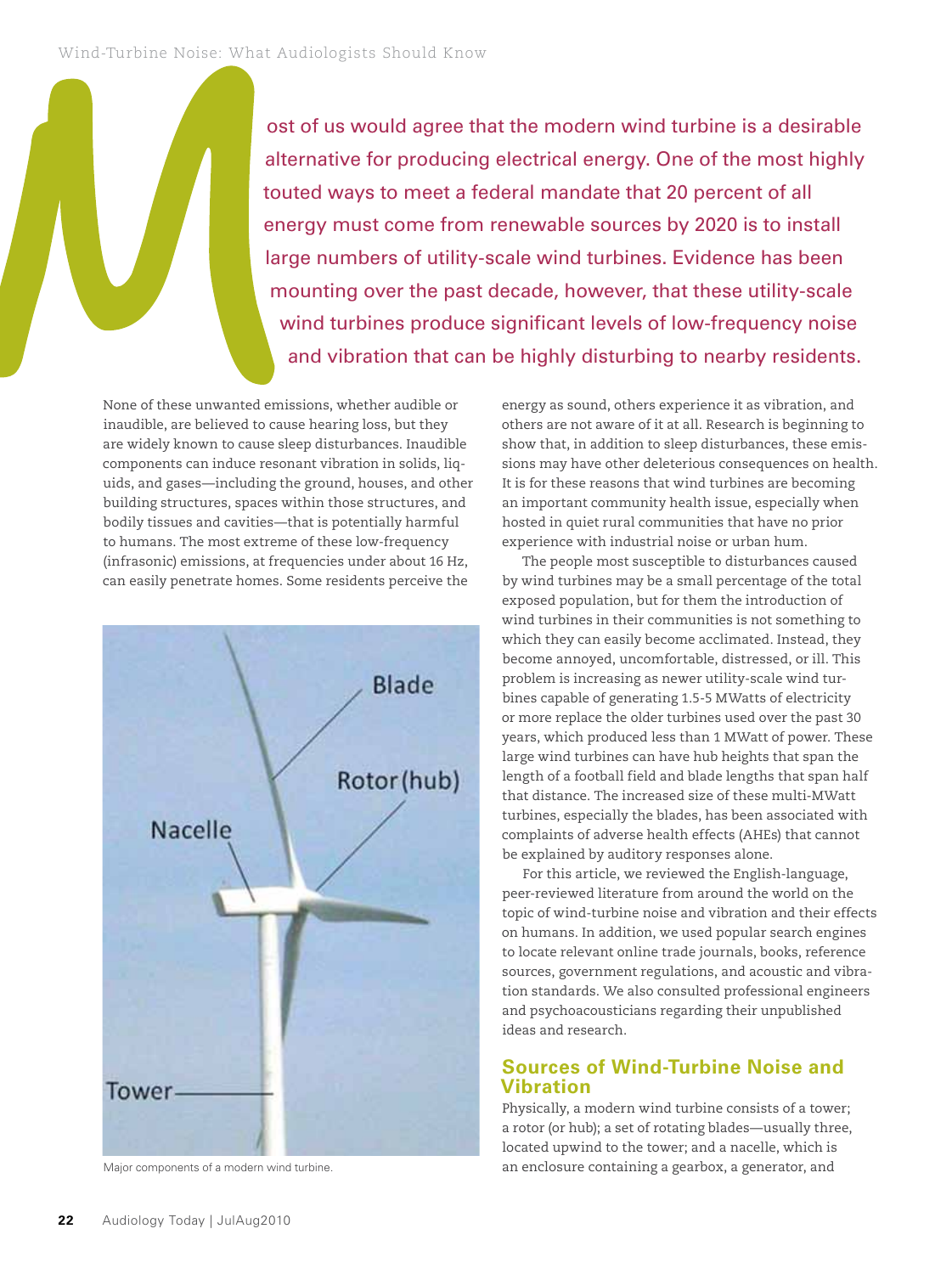computerized controls that monitor and regulate operations (FIGURE 1). Wind speed can be much greater at hub level than at ground level, so taller wind towers are used to take advantage of these higher wind speeds. Calculators are available for predicting wind speed at hub height, based on wind speeds at 10 meter weather towers, which can easily be measured directly.

Mechanical equipment inside the nacelle generates some noise, but at quieter levels than older turbines. This mechanical sound is usually considered of secondary importance in discussions of annoyance from today's turbines. The main cause of annoyance is an aerodynamic source created by interaction of the turning blades with the wind. With optimal wind conditions, this aerodynamic noise is steady and commonly described as an airplane overhead that never leaves.

When wind conditions are not optimal, such as during turbulence caused by a storm, the steady sounds are augmented by fluctuating aerodynamic sounds. Under steady wind conditions, this interaction generates a broadband whooshing sound that repeats itself about once a second and is clearly audible. Many people who live near the wind turbine find this condition to be very disturbing.

The whooshing sound comes from variations of air turbulence from hub to blade tip and the inability of the turbine to keep the blades adjusted at an optimal angle as wind direction varies. The audible portion of the whoosh is around 300 Hz, which can easily penetrate walls of homes and other buildings. In addition, the rotating blades create energy at frequencies as low as 1–2 Hz (the blade-passage frequency), with overtones of up to about 20 Hz. Although some of this low-frequency energy is audible to some people with sensitive hearing, the energy is mostly vibratory to people who react negatively to it.

#### **Adverse Health Effects of Wind-Turbine Noise**

Hubbard and Shepherd (1990), in a technical paper written for the National Aeronautics and Space Administration (NASA), were the first to report in depth on the noise and vibration from wind turbines. Most of the relevant research since that time has been conducted by European investigators, as commercial-grade (utilityscale) wind turbines have existed in Europe for many decades. Unfortunately, the research and development done by wind-turbine manufacturers is proprietary and typically has not been shared with the public, but reports of the distressing effects on people living near utilityscale wind turbines in various parts of the world are becoming more common.

Studies carried out in Denmark, The Netherlands, and Germany (Wolsink and Sprengers, 1993; Wolsink et al, 1993), a Danish study (Pedersen and Nielsen, 1994), and two Swedish studies (Pedersen and Persson Waye, 2004, 2007) collectively indicate that wind turbines differ from other sources of community noise in several respects. These investigators confirm the findings of earlier research that amplitude-modulated sound is more easily perceived and more annoying than constant-level sounds (Bradley, 1994; Bengtsson et al, 2004) and that sounds that are unpredictable and uncontrollable are more annoying than other sounds (Geen and McCown, 1984; Hatfield et al, 2002).

Annoyance from wind-turbine noise has been difficult to characterize by the use of such psychoacoustic parameters as sharpness, loudness, roughness, or modulation (Persson Waye and Öhrström, 2002). The extremely lowfrequency nature of wind-turbine noise, in combination with the fluctuating blade sounds, also means that the noise is not easily masked by other environmental sounds.

Pedersen et al (2009), in a survey conducted in The Netherlands on 725 respondents, found that noise from

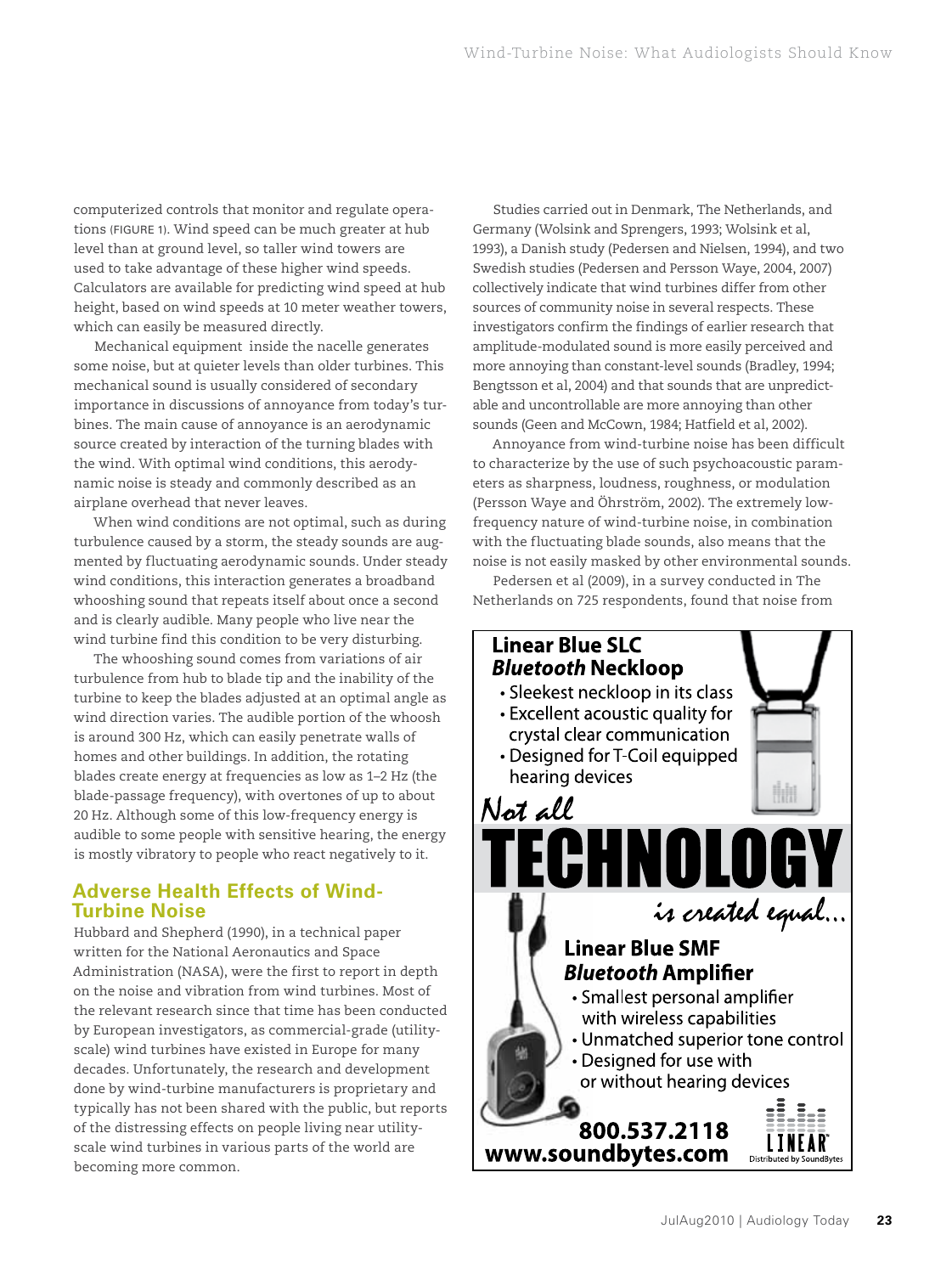wind turbines is more annoying than transportation or industrial noises at comparable levels, measured in dBA. They noted that annoyance from turbine sounds at 35 dBA corresponds to the annoyance reported for other common community-noise sources at 45 dBA. Higher visibility of the turbines was associated with higher levels of annoyance, and annoyance was greater when attitudes toward the visual impact of the turbines on the landscape were negative. However, the height of wind turbines means that they are also most clearly visible to the people closest to them and those who also receive the highest sound levels. Thus, proximity of the receiver to wind turbines makes it difficult to determine whether annoyance to the noise is independent of annoyance to the visual impact. Pedersen et al (2009) also found that annoyance was substantially lower in people who benefitted economically from having wind turbines located on their property.

Among audiologists and acousticians, it has been understood for many decades that sufficiently intense and prolonged exposure to environmental noise can cause hearing impairment, annoyance, or both. In essence, the view has been *what* you can hear can hurt you. In the case of wind turbines, it seems that *what* you can't hear

#### **Table 1. Core Symptoms of Wind-Turbine Syndrome**

| 1                      | Sleep disturbance                                |  |
|------------------------|--------------------------------------------------|--|
| $\overline{2}$         | Headache                                         |  |
| 3                      | Visceral Vibratory Vestibular Disturbance (VVVD) |  |
| 4                      | Dizziness, vertigo, unsteadiness                 |  |
| 5                      | Tinnitus                                         |  |
| 6                      | Ear pressure or pain                             |  |
| 7                      | External auditory canal sensation                |  |
| 8                      | Memory and concentration deficits                |  |
| 9                      | Irritability, anger                              |  |
| 10                     | Fatigue, loss of motivation                      |  |
| Source: Pierpont, 2009 |                                                  |  |

can also hurt you. Again, there is no evidence that noise generated by wind turbines, even the largest utility-scale turbines, causes hearing loss. But there is increasingly clear evidence that audible and low-frequency acoustic energy from these turbines is sufficiently intense to cause extreme annoyance and inability to sleep, or disturbed sleep, in individuals living near them.

Jung and colleagues (2008), in a Korean study, concluded that low-frequency noise in the frequency range above 30 Hz can lead to psychological complaints and that infrasound in the frequency range of 5–8 Hz can cause complaints due to rattling doors and windows in homes.

The energy generated by large wind turbines can be especially disturbing to the vestibular systems of some people, as well as cause other troubling sensations of the head, chest, or other parts of the body. Dr. Nina Pierpont (2009), in her definitive natural experiment on the subject, refers to these effects as Wind-Turbine Syndrome (WTS). Table 1 lists the symptoms that, in various combinations, characterize WTS. Although hearing impairment is not one of the symptoms of WTS, audiologists whose patients report these symptoms should ask them if they live near a wind turbine.

It is well known that sleep deprivation has serious consequences, and we know that noncontinuous sounds and nighttime sounds are less tolerable than continuous and daytime sounds. Somewhat related effects, such as cardiac arrhythmias, stress, hypertension, and headaches have also been attributed to noise or vibration from wind turbines, and some researchers are referring to these effects as Vibroacoustic Disease, or VAD (Castelo Branco, 1999; Castelo Branco and Alves-Pereira, 2004). VAD is described as occurring in persons who are exposed to high-level (>90 dB SPL) infra- and low-frequency noise (ILFN), under 500 Hz, for periods of 10 years or more. It is believed to be a systemic pathology characterized by direct tissue damage to a variety of bodily organs and may involve abnormal proliferation of extracellular matrices.

Alves-Pereira and Castelo Branco (2007) reported on a family who lived near wind turbines and showed signs of VAD. The sound levels in the home were less than 60 dB SPL in each 1/3–octave band below 100 Hz. We have measured unweighted sound levels ranging from 60 to 70 dB Leq (averaged over 1 minute) in these low-frequency bands in Ontario homes of people reporting AHEs from wind turbines. A spectral analysis of sounds emitted at a Michigan site revealed that unweighted peak levels at frequencies under 5 Hz exceeded 90 dB SPL (Wade Bray, pers. comm., 2009).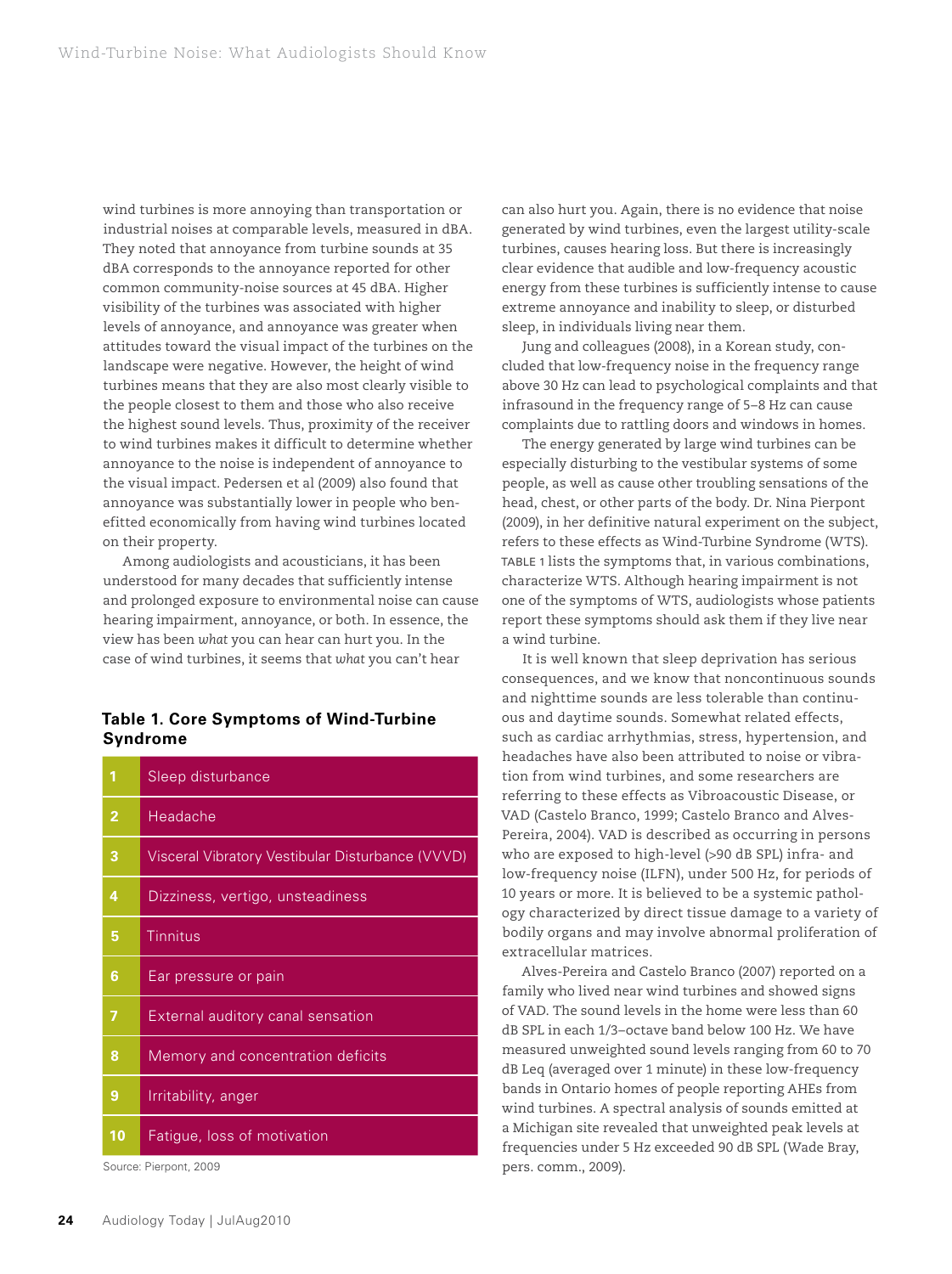Similar observations have been made in studies of people who live near busy highways and airports, which also expose people to low-frequency sounds, both outdoors and in their homes. Evidence is insufficient to substantiate that typical exposures to wind-turbine noise, even in residents who live nearby, can lead to VAD, but early indications are that there are some morevulnerable people who may be susceptible. Because ILFN is not yet recognized as a disease agent, it is not covered by legislation, permissible exposure levels have not yet been established, and dose-response relationships are unknown (Alves-Pereira, 2007).

As distinguished from VAD, Pierpont's (2009) use of the term Wind-Turbine Syndrome appears to emphasize a constellation of symptoms due to stimulation, or overstimulation, of the vestibular organs of balance due to ILFN from wind turbines (see Table 1). One of the most distinctive symptoms she lists in the constellation of symptoms comprising WTS is Visceral Vibratory Vestibular Disturbance (VVVD), which she defines as "a sensation of internal quivering, vibration, or pulsation accompanied by agitation, anxiety, alarm, irritability, rapid heartbeat, nausea, and sleep disturbance" (p. 270).

Drawing on the recent work of Balaban and colleagues (i.e., Balaban and Yates, 2004), Pierpont describes the close association between the vestibular system and its neural connections to brain nuclei involved with balance processing, autonomic and somatic sensory inflow and outflow, the fear and anxiety associated with vertigo or a sudden feeling of postural instability, and aversive learning. These neurological relationships give credence to Pierpont's linkage of the symptoms of VVVD to the vestibular system.

Todd et al (2008) demonstrated that the resonant frequency of the human vestibular system is 100 Hz, concluding that the mechano-receptive hair cells of the vestibular structures of the inner ear are remarkably sensitive to low-frequency vibration and that this sensitivity to vibration exceeds that of the cochlea. Not only is 100 Hz the frequency of the peak response of the vestibular system to vibration, but it is also a frequency at which a substantial amount of acoustic energy is produced by wind turbines. Symptoms of both VAD and VVVD can presumably occur in the presence of ILFN as a result of disruptions of normal paths or structures that mediate the fine coordination between living tissue deformation and activation of signal transducers; these disruptions can lead to aberrant mechano-electrical coupling that can, in turn, lead to conditions such as heart arrhythmias (Ingber, 2008). Ultimately, further research will be needed

to sort out the commonalities and differences among the symptoms variously described in the literature as VAD, VVVD, and WTS.

Dr. Geoff Leventhall, a British scientist, and his colleagues (Waye et al, 1997; Leventhall, 2003, 2004) have documented the detrimental effects of low-frequency noise exposure. They consider it to be a special environmental noise, particularly to sensitive people in their homes. Waye et al (1997) found that exposure to dynamically modulated low-frequency ventilation noise (20–200 Hz)—as opposed to midfrequency noise exposure—was more bothersome, less pleasant, impacted work performance more negatively, and led to lower social orientation.

Leventhall (2003), in reviewing the literature on the effects of exposure to low-frequency noise, found no evidence of hearing loss but substantial evidence of vibration of bodily structures (chest vibration), annoyance (especially in homes), perceptions of unpleasantness (pressure on the eardrum, unpleasant perception within the chest area, and a general feeling of vibration), sleep disturbance (reduced wakefulness), stress, reduced performance on demanding

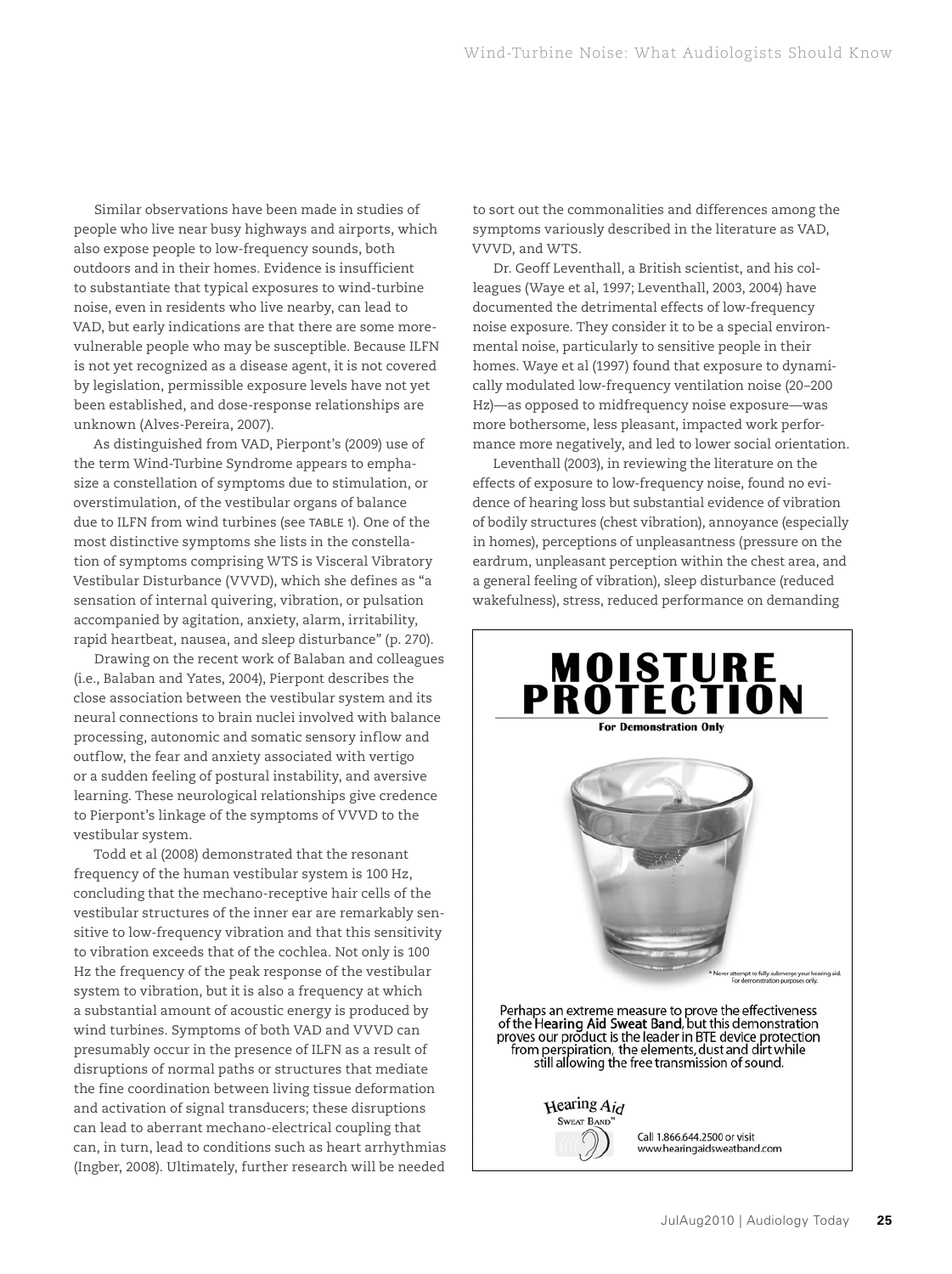verbal tasks, and negative biological effects that included quantitative measurements of EEG activity, blood pressure, respiration, hormone production, and heart rate.

Regarding work performance, reviewed studies indicated that dynamically modulated low-frequency noise, even when inaudible to most individuals, is more difficult to ignore than mid- or high-frequency noise and that its imperviousness to habituation leads to reduced available information-processing resources. Leventhall hypothesized that low-frequency noise, therefore, may impair work performance. More recently, as a consultant on behalf of the British Wind Energy Association (BWEA), the American Wind Energy Association (AWEA), and the Canadian Wind Energy Association (CANWEA), Leventhall (2006) changed his position, stating that although wind turbines do produce significant levels of low-frequency sound, they do not pose a threat to humans—in effect reverting to the notion that *what* you can't hear can't hurt you.

According to the World Health Organization guidelines (WHO, 2007), observable effects of nighttime, outdoor wind-turbine noise do not occur at levels of 30 dBA or lower. Many rural communities have ambient, nighttime sound levels that do not exceed 25 dBA. As outdoor sound levels increase, the risk of AHEs also increases, with the most vulnerable being the first to show its effects. Vulnerable populations include elderly persons; children,



especially those younger than age six; and people with pre-existing medical conditions, especially if sleep is affected. For outdoor sound levels of 40 dBA or higher, the WHO states that there is sufficient evidence to link prolonged exposure to AHEs. While the WHO identifies long-term, nighttime audible sounds over 40 dBA outside one's home as a cause of AHEs, the wind industry commonly promotes 50 dBA as a safe limit for nearby homes and properties. Recently, a limit of 45 dBA has been proposed for new wind projects in Canada (Keith et al, 2008).

Much of the answer as to why the wind industry denies that noise is a serious problem with its wind turbines is because holding the noise to 30 dBA at night has serious economic consequences. The following quotation by Upton Sinclair seems relevant here: "It is difficult to get a man to understand something when his salary depends upon his not understanding it" (Sinclair, 1935, reprinted 1994, p. 109).

In recent years, the wind industry has denied the validity of any noise complaints by people who live near its utility-scale wind turbines. Residents who are leasing their properties for the siting of turbines are generally so pleased to receive the lease payments that they seldom complain. In fact, they normally are required to sign a leasing agreement, or gag clause, stating they will not speak or write anything unfavorable about the turbines. Consequently, complaints, and sometimes lawsuits, tend to be initiated by individuals who live near property on which wind turbines are sited, and not by those who are leasing their own property. This situation pits neighbor against neighbor, which leads to antagonistic divisions within communities.

#### **Measurement of Wind-Turbine Noise**

It is important to point out that the continued use of the A-weighting scale in sound-level meters is the basis for misunderstandings that have led to acrimony between advocates and opponents of locating wind turbines in residential areas. The dBA scale grew out of the desire to incorporate a function into the measurement of sound pressure levels of environmental and industrial noise that is the inverse of the minimum audibility curve (Fletcher and Munson, 1933) at the 40-phon level. It is typically used, though, to specify the levels of noises that are more intense, where the audibility curve becomes considerably flattened, obviating the need for A-weighting. It is mandated in various national and international standards for measurements that are compared to damage-risk criteria for hearing loss and other health effects. The A-weighted Utility-scale wind turbines located in Huron County, Michigan. scale in sound-level meters drastically reduces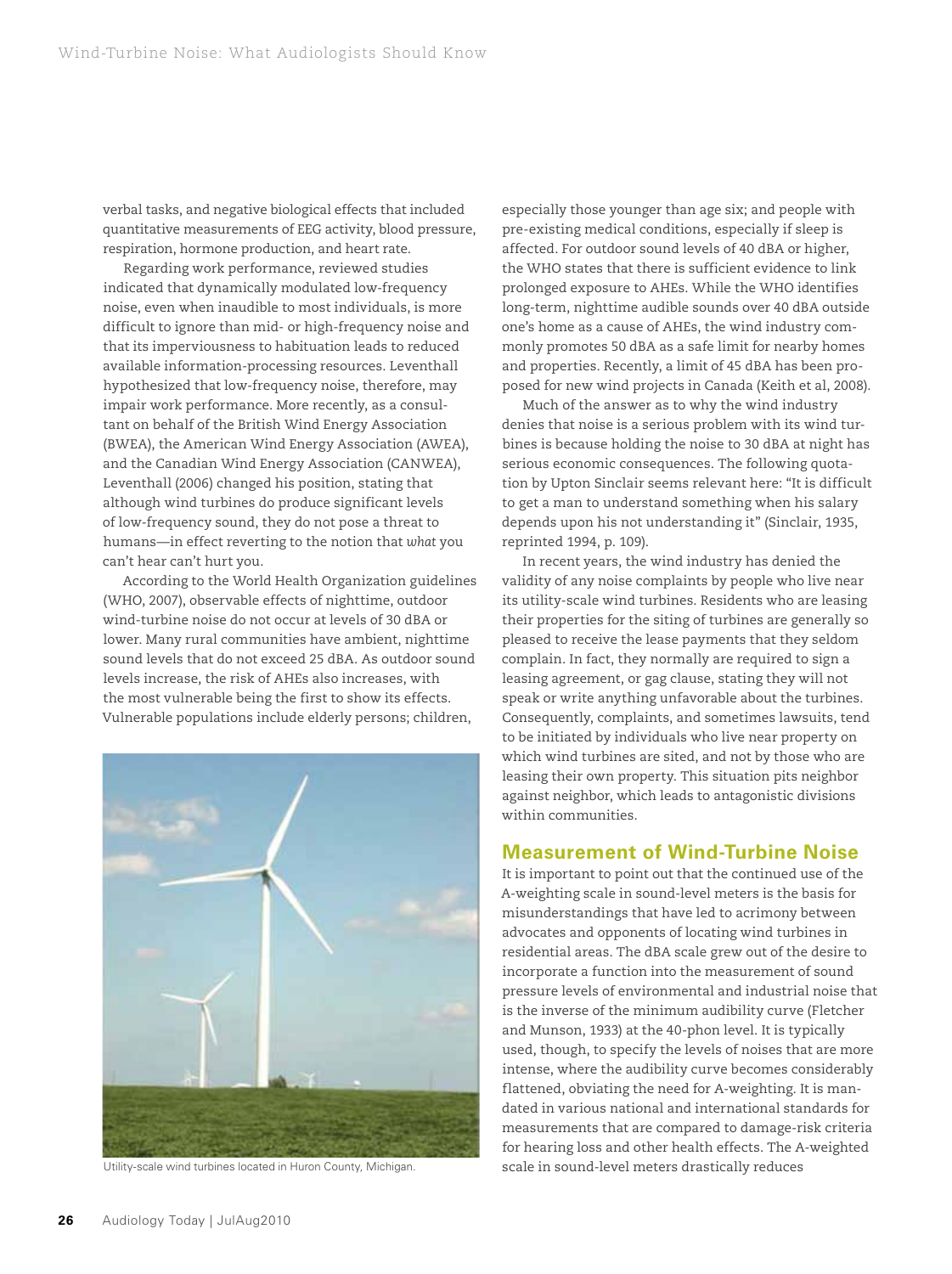sound-level readings in the lower frequencies, beginning at 1000 Hz, and reduces sounds at 20 Hz by 50 dB.

For wind-turbine noise, the A-weighting scale is especially ill-suited because of its devaluation of the effects of low-frequency noise. This is why it is important to make C-weighted measurements, as well as A-weighted measurements, when considering the impact of sound from wind turbines. Theoretically, linear-scale measurements would seem superior to C-scale measurements in windturbine applications, but linear-scale measurements lack standardization due to failure on the part of manufacturers of sound-level meters to agree on such factors as low-frequency cutoff and response tolerance limits. The Z-scale, or zero-frequency weighting, was introduced in 2003 by the International Electro-technical Commission (IEC) in its Standard 61672 to replace the flat, or linear, weighting used by manufacturers in the past.

#### **State of Michigan Siting Guidelines**

Michigan's siting guidelines (State of Michigan, 2008) will be used as an example of guidelines that deal only in a limited way with sound. These guidelines refer to earlier, now outdated, WHO and Environmental Protection Agency (EPA) guidelines to support a noise criterion that SPLs cannot exceed 55 dBA at the adjacent property line. This level is allowed to be exceeded during severe weather or power outages, and when the ambient sound level is greater than 55 dBA, the turbine noise can exceed that higher background sound level by 5 dB. These levels are about 30 dB above the nighttime levels of most rural communities. When utility-scale turbines were installed in Huron County, Michigan, in May 2008, the WHO's 2007 guidelines that call for nighttime, outside levels not to exceed 30 dBA were already in place. Based on measurements made by the authors, these turbines produce 40–45 dBA sound levels at the perimeter of a 1,000 ft radius under typical weather conditions, and the additive effects of multiple turbines produce higher levels. Many of the turbines have been located close enough to homes to produce very noticeable noise and vibration.

Kamperman and James (2009) have offered recommendations for change in the State of Michigan guidelines (2008) for wind turbines. Some of the more pertinent details of the Michigan siting guidelines are shown in the left-hand column of Table 2. The state of Michigan permits sound levels that do not exceed 55 dBA or L90 + 5 dBA, whichever is greater, measured at the property line closest to the wind-energy system. These guidelines make no provisions to limit low-frequency sounds from wind-turbine operations.

In consideration of the current WHO guidelines (2007), measurements made by the authors in Huron County, Michigan, indicate that the current Michigan guidelines do not appear adequate to protect the public from the nuisances and known health risks of wind-turbine noise. In fact, these guidelines appear to be especially lenient

| <b>Current Michigan Guidelines*</b>                                                           | <b>Alternative Proposed Guidelines**</b>                                                                                                                                                                                                                       |
|-----------------------------------------------------------------------------------------------|----------------------------------------------------------------------------------------------------------------------------------------------------------------------------------------------------------------------------------------------------------------|
| Sound level cannot exceed 55 dBA or L90 + 5<br>dBA, whichever is greater.                     | Operating LAeq is not to exceed the background LA90 +5<br>dBA, where LA90 is measured during a preconstruction noise<br>study at the quietest time of night. Similar dBC limits should<br>also be applied.                                                     |
| Limits apply to sound levels measured at<br>homes (as stated in Huron County Ordinance).      | Limits apply to sound levels measured at property lines, except<br>that turbine sounds cannot exceed 35 dBA at any home.                                                                                                                                       |
| No provisions are made for limiting low-<br>frequency sounds from wind-turbine<br>operations. | LCeg-LA90 cannot exceed 20 dB at receiving property, e.g.,<br>LCeq (from turbines) minus (LA90 [background] $+ 5$ ) < 20 dB,<br>and is not to exceed 55 LCeq from wind turbines (60 LCeq for<br>properties within one mile of major heavily trafficked roads). |

#### **Table 2. Current and Proposed Wind-Turbine Siting Guidelines**

\*Source: State of Michigan, 2008

\*\*Source: Kamperman and James, 2009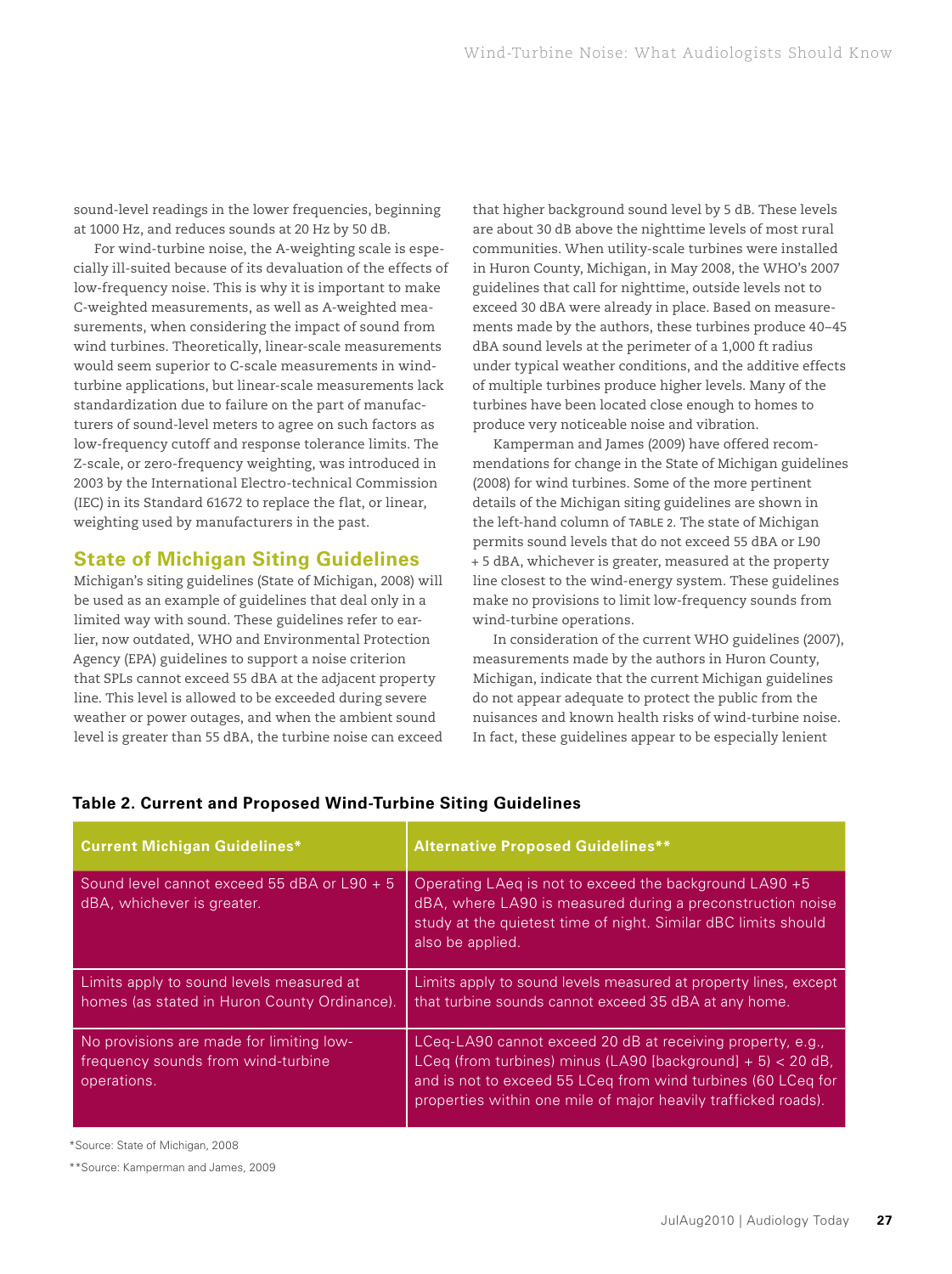in terms of tolerable sound levels. Sound levels that approach 20 dBA higher than natural ambient levels are considered unacceptable in most countries; Michigan permits 30 dBA increases.

In considering the health and well-being of people living near wind-turbine projects, the changes recommended by Kamperman and James (2009) would abandon the 55 dBA limit in favor of the commonly accepted criteria of L90 + 5 dBA, for both A- and C-scale readings, where L90 is the preconstruction ambient level. These recommendations also include a prohibition against any wind-turbine-related sound levels exceeding 35 dBA on receiving properties that include homes or other structures in which people sleep. Additional protections against low-frequency sound are given in the right-hand column of Table 2. These recommended provisions would protect residents by limiting the difference between C-weighted

## **People living near wind turbines may experience sleep disturbance.**

Leq during turbine operation and the quietest A-weighted pre-operation background sound levels, plus 5 dB, to no more than 20 dB at the property line. This level should not exceed 55 dB Leq on the C scale, or 60 dB Leq for properties within one mile of major heavily trafficked roads, which sets a higher tolerance for communities that tend to experience slightly noisier conditions.

Implementation of the recommendations of Kamperman and James would result in siting wind turbines differently than what is currently planned for future windturbine projects in Michigan. This change would result in sound levels at nearby properties that are much less noticeable, and much less likely to cause sleep deprivation, annoyance, and related health risks. These sound-level measurements should be made by independent acoustical engineers or knowledgeable audiologists who follow ANSI guidelines (1993, 1994) to ensure fair and accurate readings, and not by representatives of the wind industry.

People living within a mile of one or more wind turbines, and especially those living within a half mile, have frequent sleep disturbance leading to sleep deprivation,

and sleep disturbances are common in people who live up to about 1.25 miles away. This is the setback distance at which a group of turbines would need to be in order not to be a nighttime noise disturbance (Kamperman and James, 2009). It is also the setback distance used in several other countries that have substantial experience with wind turbines, and is the distance at which Pierpont (2009) found very few people reporting AHEs.

A study conducted by van den Berg (2003) in The Netherlands demonstrated that daytime levels cannot be used to predict nighttime levels and that residents within 1900 mile (1.18 mile) of a wind-turbine project expressed annoyance from the noise. Pierpont (2009) recommends baseline minimum setbacks of 2 kilometers (1.24 mile) from residences and other buildings such as hospitals, schools, and nursing homes, and longer setbacks in mountainous terrain and when necessary to meet the noise criteria developed by Kamperman and James (2009).

In a panel review report, the American Wind Energy Association (AWEA) and Canadian Wind Energy Association (CANWEA) have objected to setbacks that exceed 1 mile (Colby et al, 2009). A coalition of independent medical and acoustical experts, the Society for Wind Vigilance (2010), has provided a recent rebuttal to that report. The society has described the panel review as a typical product of industry-funded white papers, being neither authoritative nor convincing. The society accepts as a medical fact that sleep disturbance, physiological stress, and psychological distress can result from exposure to wind-turbine noise.

Wind turbines have different effects on different people. Some of these effects are somewhat predictable based on financial compensation, legal restrictions on free speech included in the lease contracts with hosting landowners, and distance of the residence from wind projects, but they are sometimes totally unpredictable. Planning for wind projects needs to be directed not only toward benefitting society at large but also toward protecting the individuals living near them. We believe that the state of Michigan, and other states that have adopted similar siting guidelines for wind turbines, are not acting in the best interest of all their citizens and need to revise their siting guidelines to protect the public from possible health risks and loss of property values, as well as reduce complaints about noise annoyance.

Wind-utility developers proposing new projects to a potential host community are often asked if their projects will cause the same negative community responses that are heard from people living in the footprint of operating projects. They often respond that they will use a different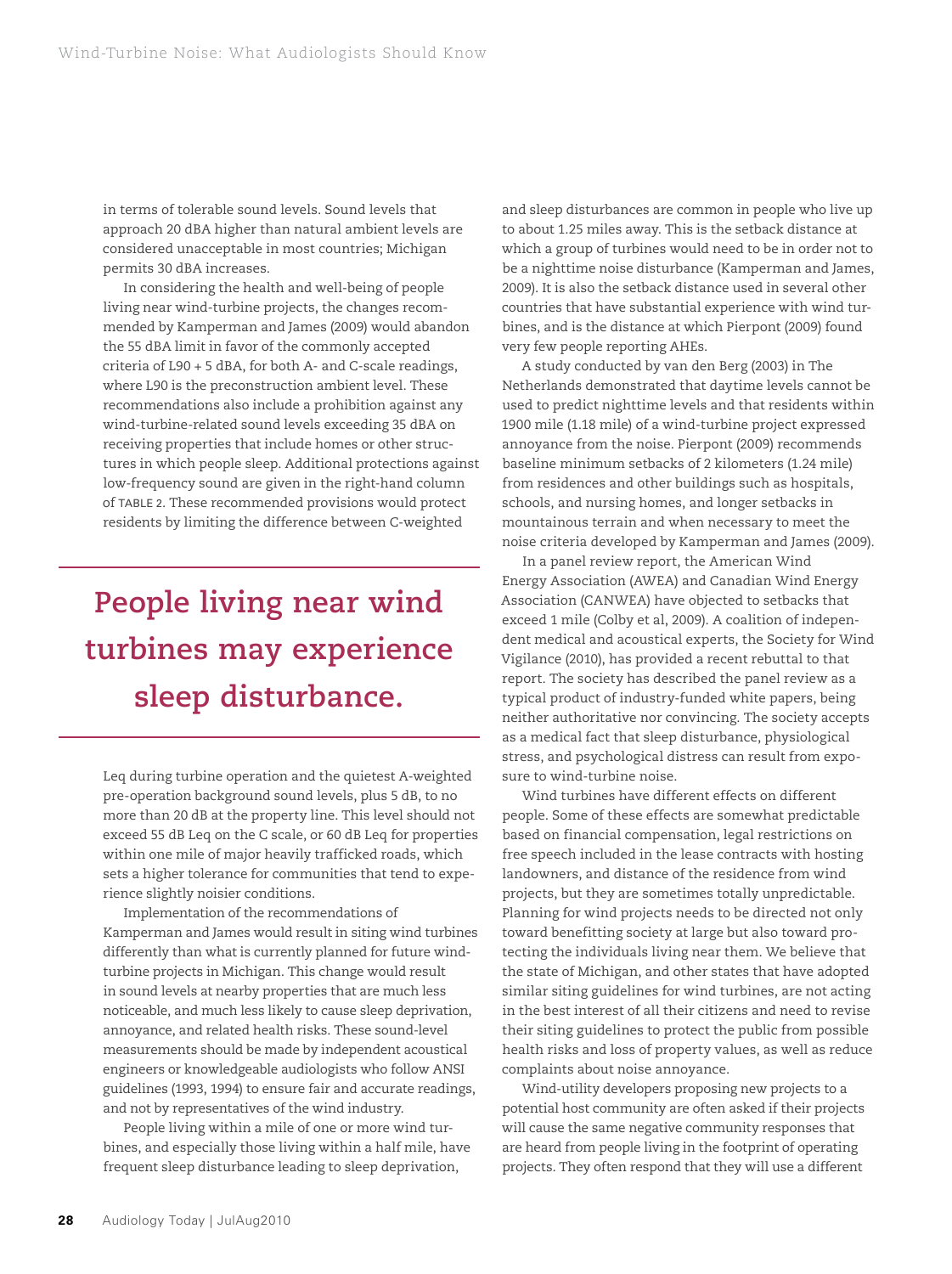type of wind turbine or that reports of complaints refer to older-style turbines that they do not use. In our opinion, these statements should usually be viewed as diversionary.

Finally, it is important to note that there is little difference in noise generated across makes and models of modern utility-scale, upwind wind turbines once their power outputs are normalized. Kamperman (pers. comm., 2009), after analyzing data from a project funded by the Danish Energy Authority (Søndergaard and Madsen, 2008), has indicated that when the A-weighted sound levels are converted to unweighted levels, the low-frequency energy from industrial wind turbines increases inversely with frequency at a rate of approximately 3 dB per octave to below 10 Hz (the lowest reported frequency). Kamperman has concluded that the amount of noise generated at low frequencies increases by 3–5 dB for every MW of electrical power generated. Because turbines are getting larger, this means that future noise problems are likely to get worse if siting guidelines are not changed.

#### **Conclusion**

Our purpose in this article has been to provide audiologists with a better understanding of the types of noise generated by wind turbines, some basic considerations underlying sound-level measurements of wind-turbine noise, and the adverse health effects on people who live near these turbines. In future years, we expect that audiologists will be called upon to make noise measurements in communities that have acquired wind turbines, or are considering them. Some of us, along with members of the medical profession, will be asked to provide legal testimony regarding our opinions on the effects of such noise on people. Many of us will likely see clinical patients who are experiencing some of the adverse health effects described in this article.

As a professional community, audiologists should become involved not only in making these measurements to corroborate the complaints of residents living near wind-turbine projects but also in developing and shaping siting guidelines that minimize the potentially adverse health effects of the noise and vibration they generate. In these ways, we can promote public health interests without opposing the use of wind turbines as a desirable and viable alternative energy source.

*Jerry Punch, PhD, Richard James, BME, and Dan Pabst, BS, are with the Department of Communicative Sciences and Disorders, Michigan State University, East Lansing, MI.*



### *Is "What?" a four letter word you want to stop using while on the phone?*

*Free Captioned Telephone Services by Sprint enables individuals with hearing loss to read what their caller says, while they speak and listen on the phone.*

*Buy a CapTel® 800i phone today! www.sprint800.com or 1-800-233-9130*



Although CapTel can be used for emergency calling, such emergency calling may not function the same as<br>traditional 911/E911 services. By using CapTel for emergency calling, you agree that Sprint is not responsible<br>for any to access emergency services through CapTel; whether caused by the negligence of Sprint or otherwise. Other<br>restrictions apply. ©2010 Sprint. Sprint and logos are trademarks of Sprint. CapTel is a registered trademark<br>of U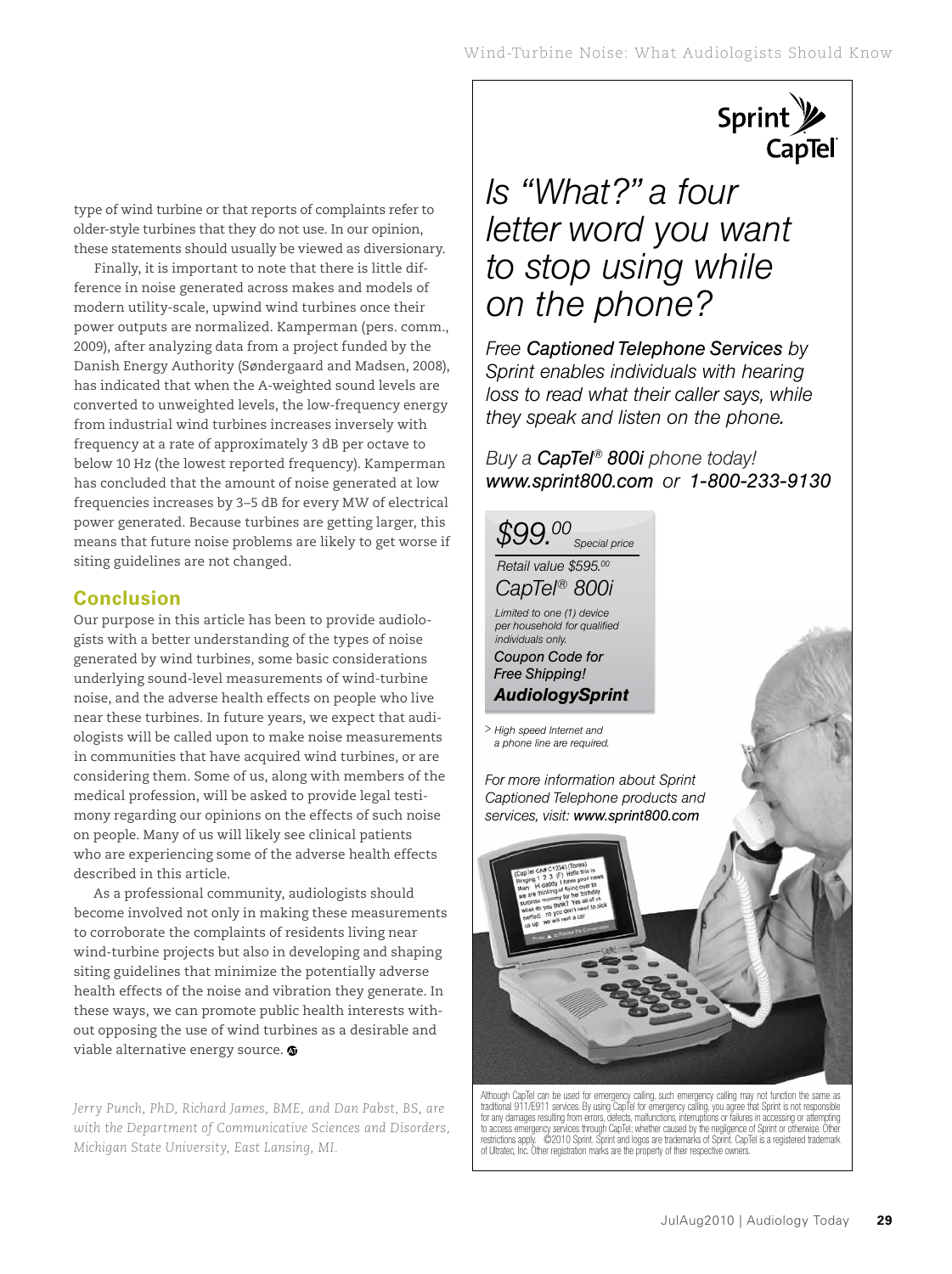*Portions of this work were presented at the Annual Convention of the American Speech-Language-Hearing Association (ASHA), November 2009, New Orleans, LA.*

*Acknowledgments. We wish to thank the many families and residents of Huron County, Michigan, with whom we spent many hours discussing a variety of issues related to their concerns about the noise and vibration from nearby wind turbines. Their involvement, and especially their compelling stories, provided information and encouragement that led us to the belief that this work should be shared with members of the audiology profession.*

#### **References**

Alves-Pereira M, Castelo Branco NAA. (2007) In-home windturbine noise is conducive to Vibroacoustic Disease. Paper presented at Second International Meeting on Wind-Turbine Noise, Lyon, France.

American National Standards Institute (ANSI) (1993) *ANSI Standard S12.9, Part 3—1993 (R 2008)*. Quantities and procedures for description and measurement of environmental sound, Part 3, Short-term measurements with an observer present. New York: American National Standards Institute.

American National Standards Institute (ANSI) (1994) *ANSI Standard S12.18—1994 (R 2009)*. Outdoor measurement of sound pressure level. New York: American National Standards Institute.

Balaban CD, Yates BJ. (2004) The vestibuloautonomic interactions: a telologic perspective. In: Highstein SM, Fay RR, Popper AN, eds. *The Vestibular System*. New York: Springer-Verlag, 286–342.

Bengtsson J, Persson Waye K, Kjellberg A. (2004) Sound characteristics in low frequency noise and their relevance for the perception of pleasantness. *Acta Acust* 90:171–180.

Bradley JS. (1994) Annoyance caused by constant-amplitude and amplitude-modulated sound containing rumble. *Noise Control Eng J* 42:203–208.

Castelo Branco NAA. (1999) The clinical stages of vibroacoustic disease. *Aviation, Space, Env Med* 70(3):32–39.

Castelo Branco NAA, Alves-Pereira M. (2004) Vibroacoustic disease. *Noise Health* 6(23):3–20.

Colby WD, Dobie R, Leventhall G, Lipscomb DM, McCunney RJ, Seilo MT. (December 2009) "Wind-Turbine Sound and Health Effects: An Expert Panel Review." Prepared for the American Wind Energy Association and Canadian Wind Energy Association.

Fletcher H, Munson WA. (1933) Loudness, its definition, measurement and calculation. *J Acoust Soc Am* 5:82–108.

Geen RG, McCown EJ. (1984) Effects of noise and attack on aggression and physiological arousal. *Motivat Emot* 8:231–241.

Hatfield J, Job RF, Hede AJ, Carter NL, Peploe P, Taylor R, et al (2002). Human response to environmental noise: the role of perceived control. *J Behav Med* 9:341–359.

Hubbard HH, Shepherd KP. (1990) Wind Turbine Acoustics, NASA Technical Paper 3057 DOE/NASA/20320–77, National Aeronautics and Space Administration.

Ingber DE. (2008) Tensegrity-based mechanosensing from macro to micro. *Prog Biophys Molec Biol* 97:163–179.

Kamperman G, James R. (2009) Guidelines for selecting windturbine sites. *J Sound Vib* 43(7):8–11.

Keith SE, Michaud DS, Bly SHP. (2008) A proposal for evaluating the potential health effects of wind-turbine noise for projects under the Canadian Environmental Assessment Act. *J Low Freq Noise, Vib and Active Control* 27:253–265.

Jung SS, Cheung W, Cheong C, Shin S. (2008) Experimental identification of acoustic emission characteristics of large wind turbines with emphasis on infrasound and low-frequency noise. *J Korean Phy Soc* 53:1897–1905.

Leventhall G. (2003) A Review of Published Research on Low Frequency Noise and its Effects. Defra Report. London: Department for Environment, Food and Rural Affairs.

Leventhall G. (2004) Low frequency noise and annoyance. *Noise Health* 6(23):59–72.

Leventhall G. (2006) Infrasound from wind turbines—fact, fiction or deception. *Canad Acoust* 34(2):29–36.

Pedersen E, Persson Waye K. (2004) Perception and annoyance due to wind turbine noise: a dose–response relationship. *J Acoust Soc Am* 116:3460–3470.